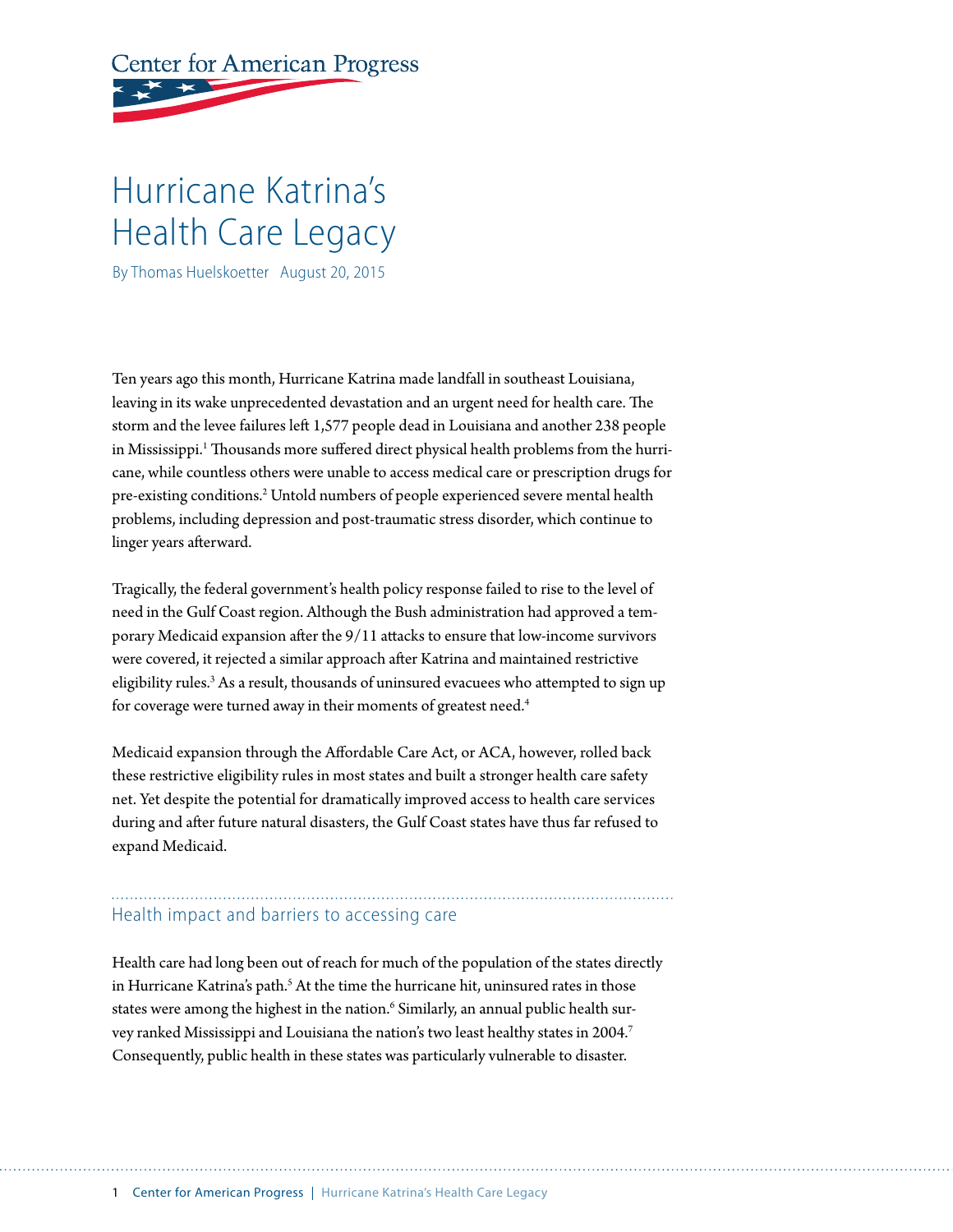A September 2005 survey of New Orleans evacuees in a Houston shelter documented the immediate health impacts of the storm.<sup>8</sup> The surveyed evacuees were predominantly African American and low income, and 52 percent were uninsured.9 One-third of respondents reported having health problems or injuries as a direct result of the hurricane and flooding, with 41 percent describing these medical issues as "serious."10 One in five respondents with hurricane-related health problems were not receiving care at the time of the survey.<sup>11</sup> In addition to their new health problems, many of the evacuees had pre-existing health needs to manage, such as prenatal care for pregnant women or chronic health conditions for seniors.12 More than 40 percent were supposed to be taking prescription drugs, and one-third of all respondents had gone without the medications that they needed at some point since the storm. 13

Similarly, an October 2005 survey of returned residents in New Orleans and neighboring Jefferson Parish found that more than half of all surveyed households had a member who had been sick or injured in the two months since the storm, and one-quarter of families had experienced difficulty accessing medical care or prescription drugs during that time.<sup>14</sup> These struggles long outlasted the initial chaos following the storm and subsequent flooding, especially for those who remained displaced for a substantial length of time. Two years after Katrina, a survey of Federal Emergency Management Agency, or FEMA, trailer parks in Mississippi found continued worsening of physical and mental health.<sup>15</sup> Adults surveyed were twice as likely to report being in "fair or poor" health as before the storm, and children were four times more likely than before.<sup>16</sup>

While the affected states had high uninsured rates long before Katrina, many previously insured people found themselves without coverage when businesses closed and jobs disappeared in the storm's aftermath. In Louisiana, estimates suggest that as many as 200,000 people lost employer-based health coverage due to hurricanes Katrina or Rita, the latter of which hit the region shortly after Katrina in September 2005.17 Katrina also cut off residents' access to health care by drastically reducing the availability of health care providers, as doctors evacuated and clinics flooded. In the New Orleans metro area, for example, the number of inpatient hospital beds dropped by more than half, and the number of operational safety net clinics dropped from 90 to 19.<sup>18</sup> New Orleans's Charity Hospital—which for centuries had been the city's primary provider of health care services for uninsured and low-income people—was evacuated and shut down due to severe flooding; it never reopened, despite community objections.<sup>19</sup>

#### Trauma and mental health impact

In addition to its effect on physical health, Hurricane Katrina left behind a devastating level of mental illness—especially depression and post-traumatic stress disorder, or PTSD. The survey of Orleans and Jefferson parishes in October 2005 included a PTSD assessment that found significant levels of emotional distress. Its results indicated that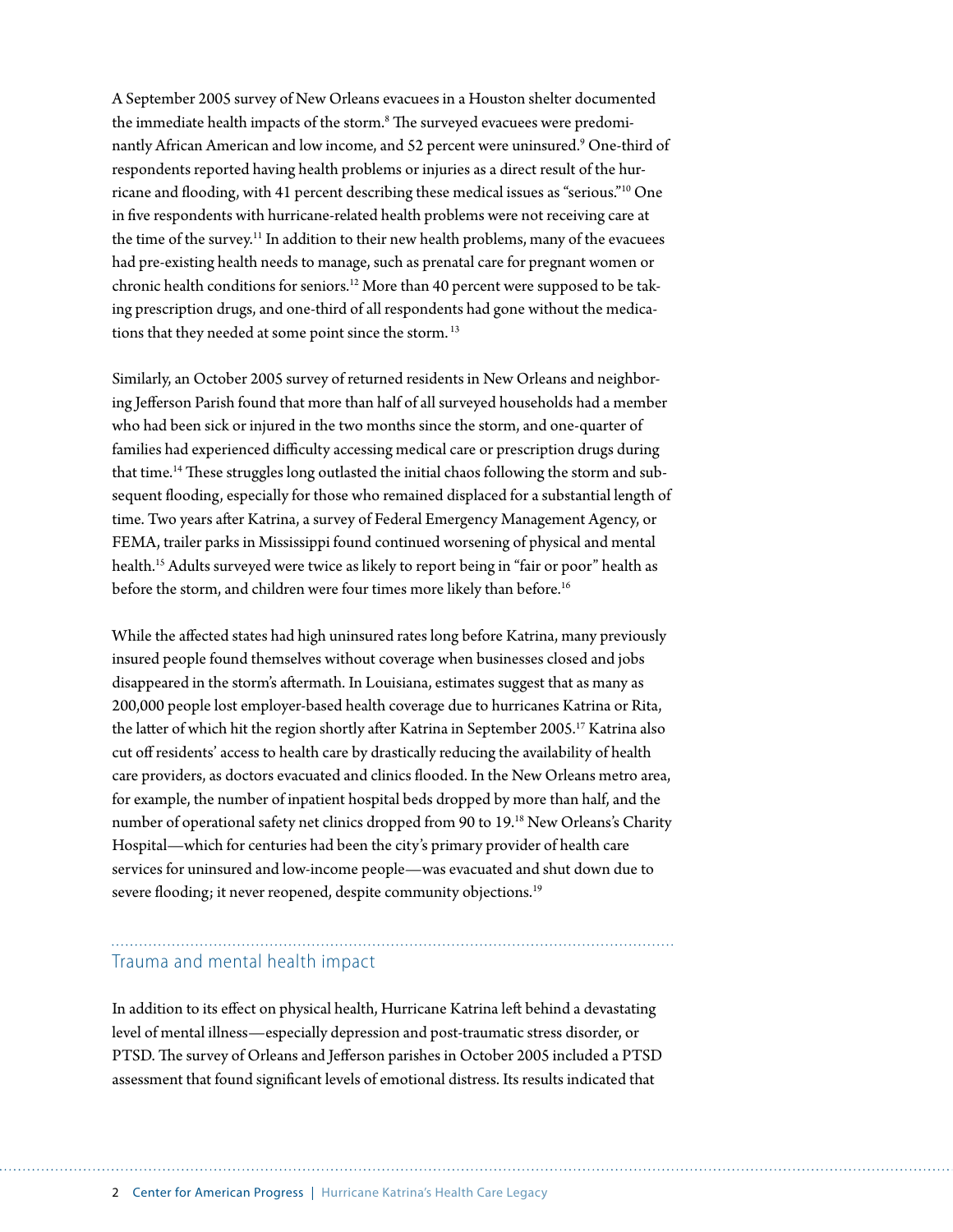one-third of respondents were experiencing PTSD and likely needed mental health services, with up to one-half having a possible need for them.<sup>20</sup> Despite this, fewer than 2 percent of households included someone who had actually accessed counseling or other mental health treatment in the two months since Katrina hit. $21$ 

Among people who remained displaced for years after the storm, rates of mental illness were even more elevated and longer lasting. In the previously mentioned 2007 survey of FEMA trailers in Mississippi, more than 70 percent of individuals attested to symptoms of depression, with almost 60 percent exhibiting signs of major depression. Furthermore, according to the researchers, "24 percent of respondents reported suicidal ideation, and 5 percent reported personal suicide attempts."<sup>22</sup> Few of the trailer park's residents had access to mental health services; of those struggling with mental health issues, two-thirds had received no treatment or counseling since their evacuation.<sup>23</sup>

#### Children most at risk

Children suffered the most intense and prolonged health effects from Hurricane Katrina. In February 2006, Columbia University researchers surveyed children in FEMA-supported housing across Louisiana and found that gaps in access to care during and after the storm had exacerbated the chronic health care conditions held by 40 percent of the children surveyed.<sup>24</sup> For example, many children with asthma had been hospitalized for asthma attacks after the storm due to their parents' inability to obtain inhalers or other asthma medication.<sup>25</sup> One in five children who needed prescription drugs had not been able to take all of their medications—a rate that was 12 times higher than it was among Louisiana children before the storm.<sup>26</sup> In addition to the difficulties presented by a parent's loss of income or lack of health insurance, access to such medication was stymied by the loss of medical records or prescription histories, the inability to contact the child's previous doctor, or the closure of local pharmacies. Overall, the surveyed parents were three times more likely than the general public to describe their children's health as "fair or poor," and 43 percent of parents described their children exhibiting behavioral changes or other symptoms of emotional distress.<sup>27</sup>

Post-traumatic stress disorder was widespread among children affected by Katrina, especially in the New Orleans metro area. A PTSD assessment of schoolchildren in four parishes in southeast Louisiana—including Orleans Parish—found that in the 2005- 06 school year, 49 percent of students scored high enough on the assessment to need a referral to mental health services.<sup>28</sup> Students were more likely to suffer from PTSD if they were still displaced from their homes, if they were separated from parents or caretakers, if they had evacuated to a shelter rather than to a relative's home or a hotel, or if a family member or friend had been killed in the storm or flooding.<sup>29</sup>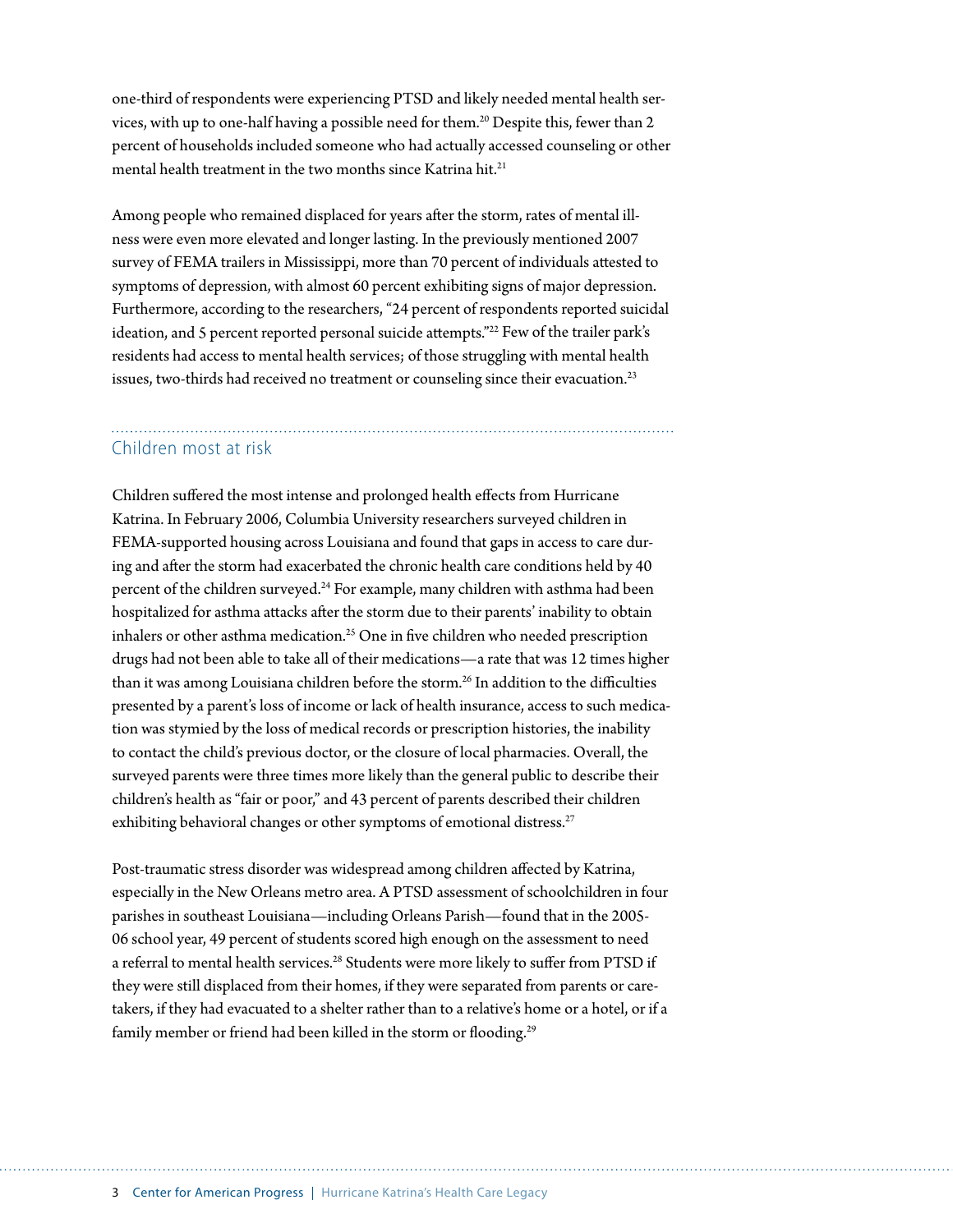Previous research after Hurricane Andrew in 1992 had found similar initial rates of PTSD and other forms of emotional distress among affected children but with rates dropping significantly after just a few months.<sup>30</sup> Yet for children affected by Katrina, particularly those in the greater New Orleans area, the recovery from severe mental trauma came more slowly. In the Louisiana school study, 42 percent of students continued to exhibit symptoms of PTSD the following year.<sup>31</sup> Notably, younger children were more likely to still be affected; 52 percent of students in grades 4 through 6 still suffered from PTSD in the second year, compared to 40 percent of students in grades 9 through 12.32 PTSD rates remained slightly above average four years after the storm, and a 2010 survey of the most heavily affected regions in Louisiana and Mississippi found that symptoms of serious emotional disturbance were still 4.5 times more common among children displaced by Katrina than among children from similar backgrounds in the rest of the country.33

## Failure of the federal response

Since much of the affected population was low income, Medicaid coverage played an important role in providing health care access after Hurricane Katrina—but only for those who could obtain it. Before Congress passed the ACA, income level alone was not enough to qualify people to enroll in Medicaid.34 Only low-income people who met strict eligibility rules—including certain people with disabilities, children, the elderly, pregnant women, or very low-income parents—were eligible for coverage.<sup>35</sup> All other low-income individuals, particularly nondisabled adults without children, were ineligible. In addition to the limits on eligibility, the Medicaid enrollment process could be slow and required excessive documentation. These were considerable barriers for a displaced population that needed urgent care and often lacked access to the necessary records.

Although Louisiana Medicaid officials were present at about 200 shelters to enroll uninsured evacuees, it quickly became apparent that the need for coverage dwarfed the program's traditional eligibility.<sup>36</sup> By early October 2005, low-income evacuees had filed almost 7,000 applications for Louisiana Medicaid coverage; yet 58 percent of these applications could not be approved, primarily due to the program's nonincome-related eligibility restrictions.<sup>37</sup> In addition to application rejections, one-fifth of people hoping to apply were told that they clearly did not fit any of the traditional eligibility categories and were discouraged from even filing their applications.<sup>38</sup> The lack of broader Medicaid eligibility cut off thousands of uninsured refugees from access to health coverage, turning them away at their time of greatest vulnerability and medical need.

In order to rapidly alleviate disaster refugees' suffering, many policymakers looked to the example of the Disaster Relief Medicaid program that New York City and state governments set up in collaboration with the Bush administration after the 9/11 attacks.<sup>39</sup> This was a temporary expansion of coverage for four months that allowed all low-income people in the disaster area to enroll in Medicaid via an abbreviated one-page application.<sup>40</sup>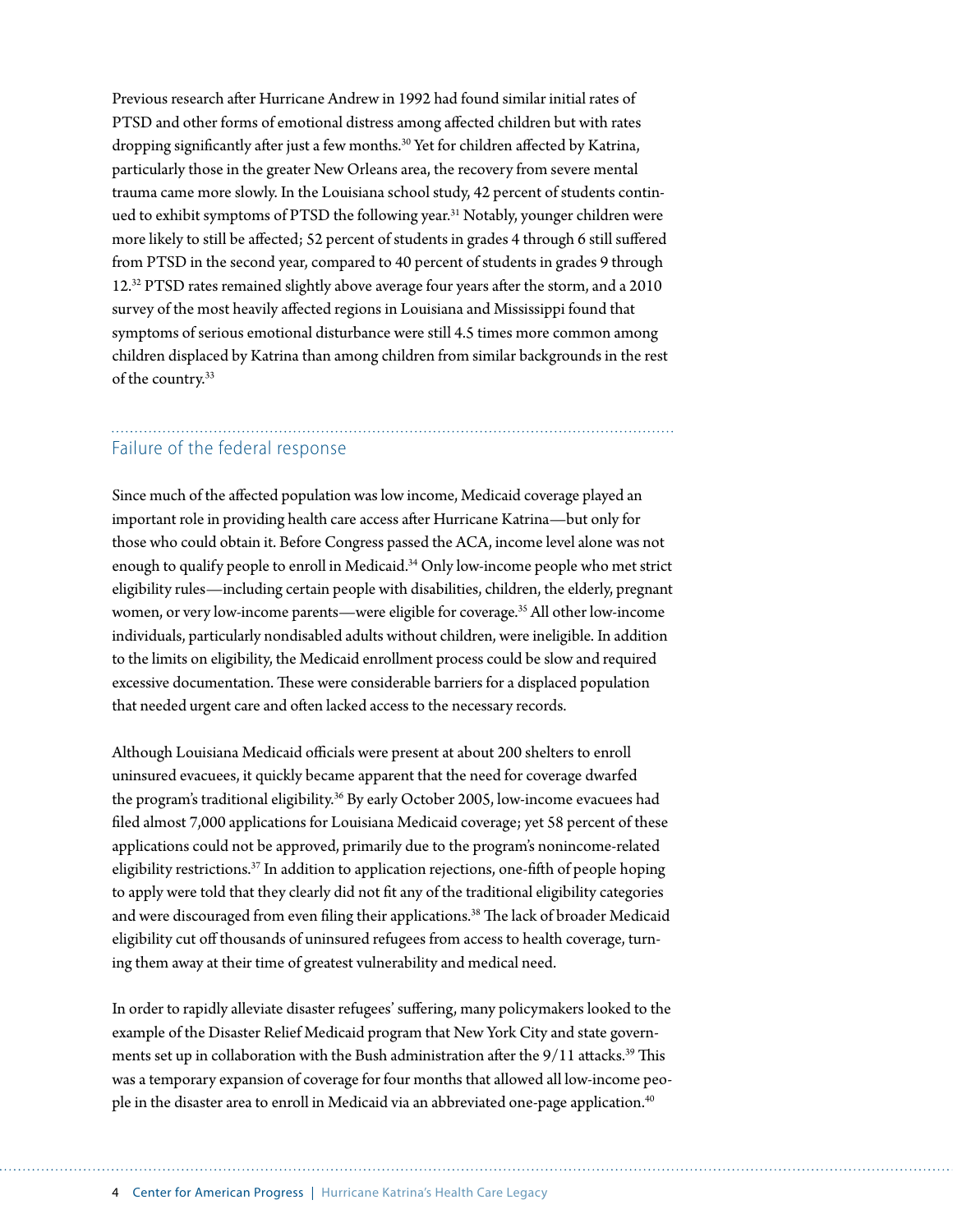Many health policy experts, including those at the Center for American Progress, urged the creation of a similar program for the Gulf Coast states in the aftermath of Katrina.<sup>41</sup> With significant bipartisan support, Sens. Chuck Grassley (R-IA) and Max Baucus (D-MT) introduced legislation modeled after the New York program, suspending the additional eligibility requirements and offering at least 5 months and as many as 10 months of coverage to all low-income people in the disaster-affected areas.<sup>42</sup> The proposed program would have been fully funded by the federal government in order to ease the strain on decimated state budgets.<sup>43</sup> However, for ideological and budgetary reasons, the Bush administration rejected this approach and successfully limited the scope and cost of any Medicaid response by pressuring Republican members of Congress to abandon and block the bill.<sup>44</sup> Although the administration did take steps to reimburse health providers for uncompensated care costs, it refused to change the existing eligibility rules, and as a result, the main barrier to coverage remained locked in place.<sup>45</sup>

### How the ACA improved the disaster relief health care safety net

Today in most states, the ACA has expanded Medicaid eligibility to all Americans earning less than 133 percent of the federal poverty level.<sup>46</sup> This measure eliminates the primary barrier that blocked uninsured low-income people from gaining coverage after Hurricane Katrina. However, the U.S. Supreme Court's ruling upholding the ACA in 2012 made Medicaid expansion optional for states rather than mandatory.<sup>47</sup>

Importantly, the cost of covering this group of newly eligible individuals is funded almost exclusively by the federal government; states do not contribute to coverage costs until 2016, when their share begins to gradually increase until it caps out at 10 percent in 2020.48 This measure allows states to expand coverage without overly burdening their budgets. Since the federal government has more budgetary flexibility during disasters than the affected states, this also improves the budgetary stability of the health care disaster relief response.

#### The need for Medicaid expansion

Ten years after Hurricane Katrina, a new survey by The Henry J. Kaiser Family Foundation shows that while rates of mental illness in New Orleans have much improved, the city's residents still face widespread difficulty accessing health care services and coverage.<sup>49</sup> Although the percentage of respondents who are worried that "health care services might not be available if they need them" has dropped from 85 percent in 2006, it remains extremely high at 54 percent today.50 Similarly, many people report skipping medical care or prescribed drugs due to costs, especially among the uninsured.51 And while overall rates of mental health problems have returned to a more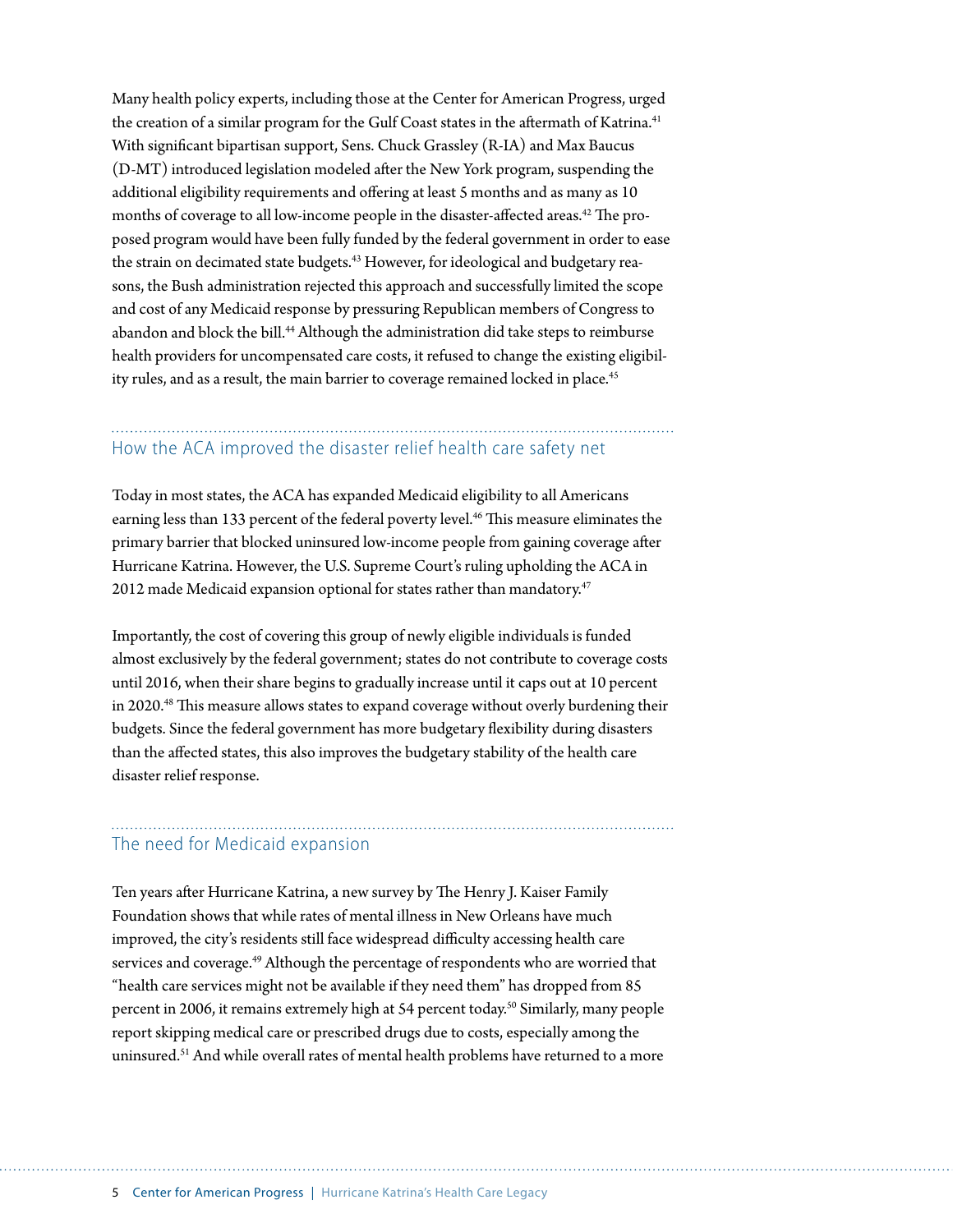average level, many effects remain: For example, one-fifth of respondents have had difficulty sleeping that they attribute to Katrina-related stress.<sup>52</sup> Notably, African Americans are more likely than whites to say that Katrina left them "less able to cope with stress," reflecting the storm's disparate impact on the city's African American population.<sup>53</sup>

Underscoring these continued worries over health care access and affordability is the fact that all of the Gulf Coast states, despite their high uninsured rates, have refused to accept federal funds to expand Medicaid.<sup>54</sup> Since the ACA went into full effect, Louisiana and Mississippi have seen their uninsured rates drop by 25 percent and 37 percent, respectively.<sup>55</sup> By comparison, nearby Arkansas—which did expand Medicaid—cut its uninsured rate by 60 percent in less than two years.<sup>56</sup>

In addition to their high uninsured rates, the Gulf Coast states' vulnerability to hurricanes accentuates their need for Medicaid expansion. Expanding health insurance coverage is not a cure-all; future disasters will always require specific, targeted health policy changes to provide immediate relief, as well as long-term supports—particularly to ensure access to mental health care in the following months and years. Nevertheless, Medicaid coverage alone can make a huge difference. For example, a study of a previous Medicaid expansion in Oregon showed that rates of depression dropped 30 percent among those who gained Medicaid coverage relative to those who did not.<sup>57</sup> Medicaid expansion is a concrete step that would immediately improve health coverage and emergency preparedness today in these states, at little cost to their budgets. In Louisiana, Mississippi, and Alabama, about 450,000 uninsured people who are trapped in the socalled coverage gap would gain coverage under Medicaid expansion.<sup>58</sup>

#### Conclusion

A decade ago, Hurricane Katrina brutally exposed the holes in America's flawed health care safety net. Today, the ACA has fundamentally transformed and improved the health care system. The national uninsured rate has dropped to a historic low, with nearly 16 million people gaining coverage since the ACA went into full effect.<sup>59</sup> Yet along the Gulf Coast, political resistance has slowed down this long-overdue step forward. Having experienced the ravages of Katrina, these states know better than most the critical need for health care in the wake of disaster. The governors and legislators of the Gulf Coast states owe it to their people to expand Medicaid today.

*Thomas Huelskoetter is the Research Assistant for Health Policy at the Center for American Progress.*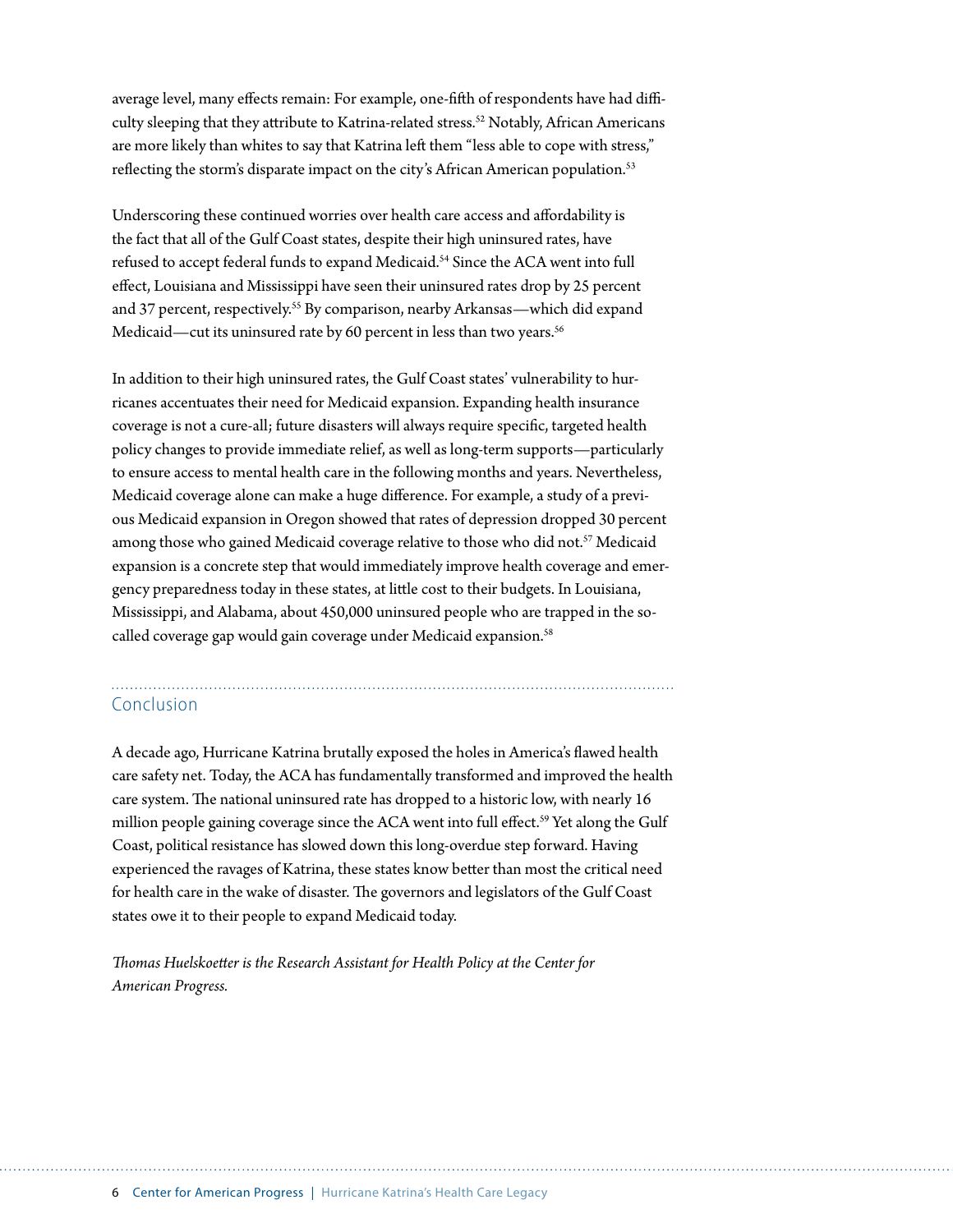#### Endnotes

- 1 Richard D. Knabb, Jamie R. Rhome, and Daniel P. Brown, "Tropical Cyclone Report: Hurricane Katrina" (Miami: National Hurricane Center, 2011).
- 2 *The Washington Post*, The Henry J. Kaiser Family Foundation, and Harvard University, "Survey of Hurricane Katrina Evacuees" (2005), available at [https://kaiserfamilyfoundation.files.](https://kaiserfamilyfoundation.files.wordpress.com/2013/01/7401.pdf) [wordpress.com/2013/01/7401.pdf.](https://kaiserfamilyfoundation.files.wordpress.com/2013/01/7401.pdf)
- 3 Sara J. Rosenbaum, "U.S. Health Policy in the Aftermath of Hurricane Katrina," *Journal of the American Medical Association* 295 (4) (2006): 437-440.
- 4 Donna Cohen Ross, "Many Katrina Survivors Seeking Medicaid in Louisiana Shelters Remain Without Coverage: Medicaid Categorical Eligibility Rules Continue to be the Major Barrier" (Washington: Center on Budget and Policy Priorities, 2005), available at [http://www.cbpp.org/sites/](http://www.cbpp.org/sites/default/files/atoms/files/10-12-05health3.pdf) [default/files/atoms/files/10-12-05health3.pdf](http://www.cbpp.org/sites/default/files/atoms/files/10-12-05health3.pdf).
- 5 Bureau of the Census, "Health Insurance Historical Tables— HIB Series," available at https://www.census.gov/hhes/ www/hlthins/data/historical/HIB\_tables.html (last accessed August 2015).
- 6 Ibid.
- 7 UnitedHealth Foundation, "Custom Report Builder," available at <http://www.americashealthrankings.org/customreport> (last accessed August 2015).
- 8 *The Washington Post*, The Henry J. Kaiser Family Foundation, and Harvard University, "Survey of Hurricane Katrina Evacu- $P^{\alpha}$
- 9 Ibid.
- 10 Ibid.
- 11 Ibid.
- 12 Ibid.
- 13 Ibid.
- 14 Centers for Disease Control and Prevention, "Assessment of Health-Related Needs After Hurricanes Katrina and Rita¾Orleans and Jefferson Parishes, New Orleans Area, Louisiana, October 17-22, 2005," *Morbidity and Mortality Weekly Report* 55 (2) (2006): 38-41.
- 15 Nadine Shehab, Michael P. Anastario, and Lynn Lawry, "Access to Care Among Displaced Mississippi Residents in FEMA Travel Trailer Parks Two Years After Katrina," *Health Affairs* 27 (5) (2008): w416-w429.
- 16 Shehab, Anastario, and Lawry, "Access to Care."
- 17 Robin Rudowitz, Diane Rowland, and Adele Shartzer, "Health Care in New Orleans Before and After Katrina," *Health Affairs* 25 (5) (2006): w393-406.
- 18 Ibid.
- 19 Gary Scheets, "Without Charity Hospital, the poor and uninsured struggle to find health care," *The Times-Picayune*, August 23, 2007, available at [http://blog.nola.com/up](http://blog.nola.com/updates/2007/08/without_charity_hospital_the_p.html)dates/2007/08/without charity hospital the p.html.
- 20 Centers for Disease Control and Prevention, "Assessment of Health-Related Needs."
- 21 Ibid.
- 22 Shehab, Anastario, and Lawry, "Access to Care."
- 23 Ibid.
- 24 David M. Abramson and Richard M. Garfield, "On the Edge: Children and Families Displaced by Hurricanes Katrina and Rita Face a Looming Medical and Mental Health Crisis," Columbia University Academic Commons, April 17, 2006, available at<http://hdl.handle.net/10022/AC:P:13575>.
- 25 Ibid.
- 26 Ibid.

- 27 Ibid.
- 28 Howard J. Osofsky and others, "Posttraumatic Stress Symptoms in Children After Hurricane Katrina: Predicting the Need for Mental Health Services*," American Journal of Orthopsychiatry* 79 (2) (2009): 212-220.
- 29 Ibid.
- 30 Katie A. McLaughlin and others, "Serious Emotional Disturbance Among Youths Exposed to Hurricane Katrina 2 Years Postdisaster," *Journal of the American Academy of Child and Adolescent Psychiatry* 48 (11) (2009): 1069-1078.
- 31 Osofsky and others, "Posttraumatic Stress Symptoms in Children After Hurricane Katrina."
- 32 Ibid.
- 33 Rebecca A. Clay, "Treating traumatized children," *Monitor on Psychology* 41 (7) (2010): 36; Irwin E. Redlener, Caroline DeRosa, and Kelly Parisi, "Legacy of Katrina: The Impact of a Flawed Recovery on Vulnerable Children of the Gulf Coast," Columbia University Academic Commons, August 23, 2010, available at<http://hdl.handle.net/10022/AC:P:18864>.
- 34 Donna Cohen Ross and Victoria Wachino, "Medicaid Categorical Eligibility Rules are Proving a Major Obstacle To Getting Health Coverage to Impoverished Katrina Victims in Louisiana: Pending Legislation Would Address Coverage gaps in Louisiana and Other States" (Washington: Center on Budget and Policy Priorities, 2005), available at [http://www.](http://www.cbpp.org/sites/default/files/atoms/files/9-26-05health.pdf) [cbpp.org/sites/default/files/atoms/files/9-26-05health.pdf](http://www.cbpp.org/sites/default/files/atoms/files/9-26-05health.pdf).
- 35 Ibid.
- 36 Ibid.
- 37 Ross, "Many Katrina Survivors Seeking Medicaid."
- 38 Ross and Wachino, "Medicaid Categorical Eligibility Rules."
- 39 Karen Davenport, "Medicaid: The Best Safety-Net for Katrina Survivors and States" (Washington: Center for American Progress, 2005), available at [https://cdn.americanprogress.](https://cdn.americanprogress.org/wp-content/uploads/kf/katrina090905.pdf) [org/wp-content/uploads/kf/katrina090905.pdf](https://cdn.americanprogress.org/wp-content/uploads/kf/katrina090905.pdf).
- 40 Rosenbaum, "U.S. Health Policy in the Aftermath of Hurricane Katrina."; Mary Curtius, "Senators Fume at White House Disdain for Katrina Healthcare Plan," *Los Angeles Times*, September 29, 2005, available at [http://articles.latimes.](http://articles.latimes.com/2005/sep/29/nation/na-hearing29) [com/2005/sep/29/nation/na-hearing29.](http://articles.latimes.com/2005/sep/29/nation/na-hearing29)
- 41 Davenport, "Medicaid: The Best Safety-Net for Katrina Survivors."
- 42 *Emergency Health Care Relief Act of 2005*, S.1716, 109Cong. 1 sess. (Government Printing Office, 2005).
- 43 Ibid.
- 44 Rosenbaum, "U.S. Health Policy in the Aftermath of Hurricane Katrina."
- 45 The Henry J. Kaiser Family Foundation, "A Comparison of the Seventeen Approved Katrina Waivers" (2006), available at [https://kaiserfamilyfoundation.files.wordpress.](https://kaiserfamilyfoundation.files.wordpress.com/2013/01/7420.pdf) [com/2013/01/7420.pdf.](https://kaiserfamilyfoundation.files.wordpress.com/2013/01/7420.pdf)
- 46 *The Patient Protection and Affordable Care Act*, Public Law 148, 111th Cong., 2d sess. (March 23, 2010), Section 2001.
- 47 Maura Calsyn and Emily Oshima Lee, "Interactive Map: Why the Supreme Court's Ruling on Medicaid Creates Uncertainty for Millions" (Washington: Center for American Progress, 2012), available at [https://www.americanprogress.](https://www.americanprogress.org/issues/healthcare/news/2012/07/05/11829/interactive-map-why-the-supreme-courts-ruling-on-medicaid-creates-uncertainty-for-millions/) [org/issues/healthcare/news/2012/07/05/11829/interactive](https://www.americanprogress.org/issues/healthcare/news/2012/07/05/11829/interactive-map-why-the-supreme-courts-ruling-on-medicaid-creates-uncertainty-for-millions/)[map-why-the-supreme-courts-ruling-on-medicaid-creates](https://www.americanprogress.org/issues/healthcare/news/2012/07/05/11829/interactive-map-why-the-supreme-courts-ruling-on-medicaid-creates-uncertainty-for-millions/)[uncertainty-for-millions/](https://www.americanprogress.org/issues/healthcare/news/2012/07/05/11829/interactive-map-why-the-supreme-courts-ruling-on-medicaid-creates-uncertainty-for-millions/).